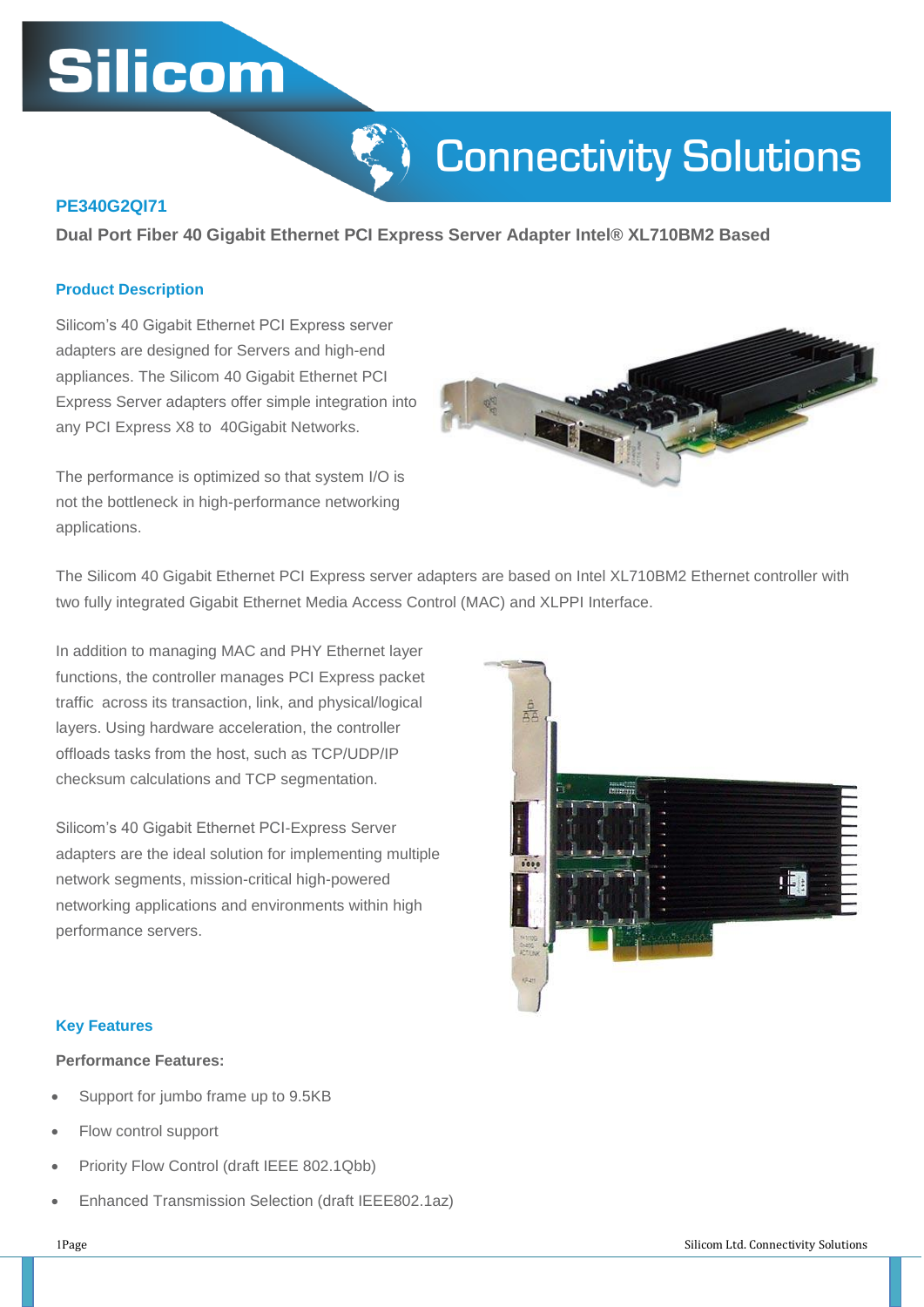- Statistics management and RMON
- 802.1q VLAN support
- DCB/DCB-X support
- Message Signal interrupts (MSI-X)
- Storage Enabling competitive performance with native OS intelligent offload solutions, including NAS, iSCSI and FCoE

## **Host Interface:**

- PCI Express X8 lanes
- Support PCI Express Base Specification 3.0 (8GT/sec)

## **LAN and Virtualization Features:**

- Network Virtualization offloads for VXLAN and NVGRE
- Unified Networking Providing a single wire for LAN and storage: NAS (SMB, NFS) and SAN (iSCSI, FCoE)
- Virtual Bridging Support VEPA/802.1Qbg, BPE/802.1Qbh
- Physical Functions Up to 8 per port, up to 16 per device
- Support for 128 Virtual Device Queues (VMDq) per port
- Hardware Queue Pairs Up to 1.5K (non-RDMA); up to 256K (RDMA)
- Virtualization Alleviating hypervisor I/O bottlenecks by providing flow separation for Virtual Machines (VMs)

## **TCP/IP/L2 features:**

- Receive Side Scaling (RSS)
- Large Send Offload (LSO)
- TCP/UDP/IP/SCTP Checksum Offload
- IPV4, IPV6

# **Technical Specifications**

| QX4: QSFP+ 40Gigabit Ethernet Technical Specifications Adapters:      |                                                                                                                           |  |  |
|-----------------------------------------------------------------------|---------------------------------------------------------------------------------------------------------------------------|--|--|
| <b>QSFP+ (Quad Small Form-</b><br>factor Pluggable) supports:         | XLPPI interfaces supports 40GBase-R PCS and 40 Gigabit PMA in order to connect<br>with QSFP+ to 40GBase-SR4 / 40GBase-LR4 |  |  |
| <b>IEEE Standard / Network</b><br>topology:<br>with 40GBase-SR4 QSFP+ | Fiber 40 Gigabit Ethernet, 40 GBASE-SR4 (850 nm LAN PHY)                                                                  |  |  |
| <b>IEEE Standard / Network</b><br>topology:<br>with 40GBase-LR4 QSFP+ | Fiber 40 Gigabit Ethernet, 40 GBASE-LR4 (1310 nm LAN PHY)                                                                 |  |  |
| 2Page                                                                 | Silicom Ltd. Connectivity Solutions                                                                                       |  |  |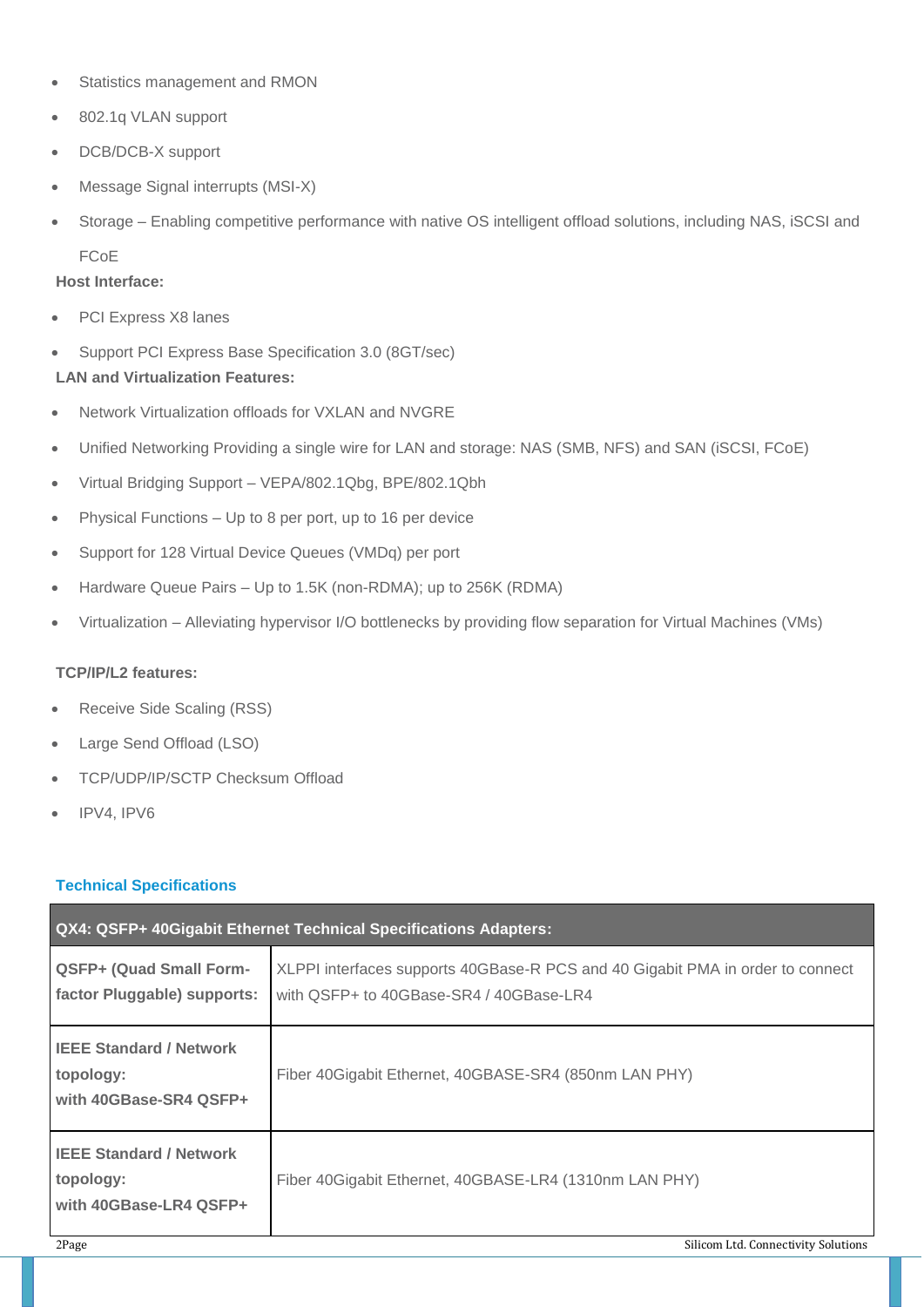| QS41: Fiber 40GBASE-SR4 Ethernet Technical Specifications: |                                                                                                                                                                          |  |  |
|------------------------------------------------------------|--------------------------------------------------------------------------------------------------------------------------------------------------------------------------|--|--|
| <b>IEEE Standard / Network</b><br>topology:                | Fiber 40Gigabit Ethernet, 40GBASE-SR4<br>(840 to 860 nm LAN PHY).<br><b>IEEE 802.3ba</b>                                                                                 |  |  |
| <b>Data Transfer Rate:</b>                                 | 10.5 GBd per lane                                                                                                                                                        |  |  |
| <b>Cables and Operating</b><br>distance:                   | 50um, (OM3) 1500 MHz*Km, 0.5 to 100 m<br>50um, (OM4) 3500 MHz*Km, 0.5 to 150 m                                                                                           |  |  |
| <b>Output Transmit Power:</b>                              | Maximum: 2.4 dBm per lane<br>Minimum: -7.6 dBm per lane                                                                                                                  |  |  |
| <b>Optical Receive Sensitivity:</b>                        | Minimum: -5.4 dBm                                                                                                                                                        |  |  |
| <b>Maximum Input Power:</b>                                | Maximum: 2.4 dBm                                                                                                                                                         |  |  |
|                                                            | <b>QS43: Fiber 40GBASE-SR4 Ethernet Technical Specifications:</b>                                                                                                        |  |  |
| <b>IEEE Standard / Network</b><br>topology:                | Fiber 40Gigabit Ethernet, 40GBASE-SR4<br>(840 to 860 nm LAN PHY).<br><b>IEEE 802.3ba</b>                                                                                 |  |  |
| <b>Data Transfer Rate:</b>                                 | 10.5 GBd per lane                                                                                                                                                        |  |  |
| <b>Cables and Operating</b><br>distance:                   | 50um, (OM3) 1500 MHz*Km, 0.5 to 300 m<br>50um, (OM4) 3500 MHz*Km, 0.5 to 400 m                                                                                           |  |  |
| <b>Output Transmit Power</b>                               | Maximum: 0.5 dBm per lane<br>Minimum: -7.5 dBm per lane                                                                                                                  |  |  |
| <b>Optical Receive Sensitivity:</b>                        | Minimum -7.5dBm                                                                                                                                                          |  |  |
| <b>Maximum Input Power:</b>                                | Maximum: 2.4 dBm                                                                                                                                                         |  |  |
| QL4: Fiber 40GBASE-LR4 Ethernet Technical Specifications:  |                                                                                                                                                                          |  |  |
| <b>IEEE Standard / Network</b><br>topology:                | Fiber 40Gigabit Ethernet, 40GBASE-LR4<br>$(1264.5nm - 1277.5nm)$<br>1284.5nm - 1297.5nm;<br>1304.5nm - 1317.5nm;<br>1324.5nm - 1337.5nm LAN PHY).<br><b>IEEE 802.3ba</b> |  |  |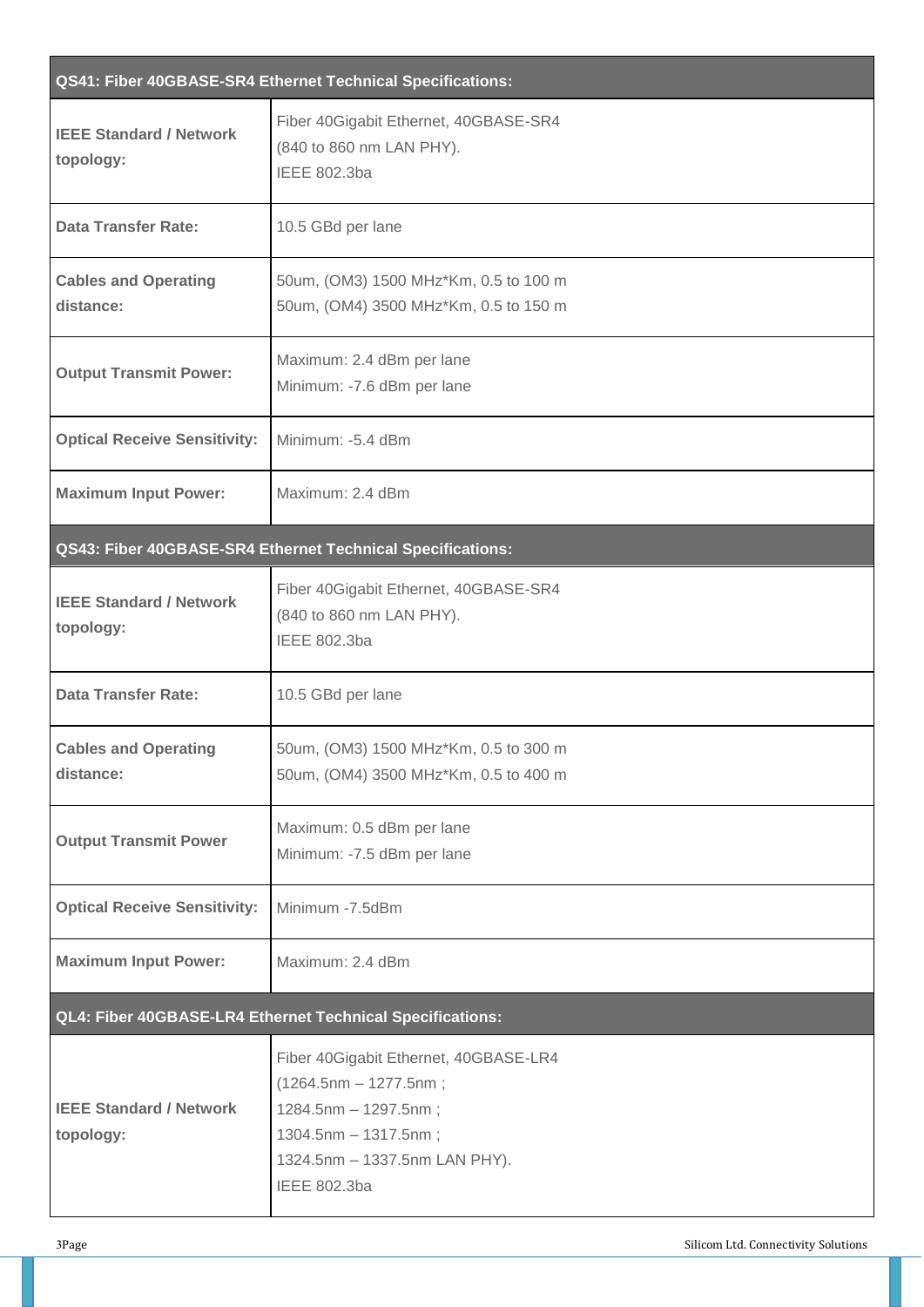| <b>Data Transfer Rate:</b>                     | 10.3125 GBd per lane                                              |  |  |  |
|------------------------------------------------|-------------------------------------------------------------------|--|--|--|
| <b>Cables and Operating</b><br>distance:       | SMF-28, 10Km                                                      |  |  |  |
| <b>Output Transmit Power:</b>                  | Maximum: 2.3 dBm per lane<br>Minimum: -7.0dBm per lane            |  |  |  |
| <b>Optical Receive Sensitivity:</b>            | Maximum: -9.6 dBm                                                 |  |  |  |
| <b>Maximum Input Power:</b>                    | Maximum: 2.3 dBm                                                  |  |  |  |
| <b>Operating Systems Support</b>               |                                                                   |  |  |  |
| <b>Operating system support:</b>               | Windows<br>Linux                                                  |  |  |  |
| PE340G2QI71 - General Technical Specifications |                                                                   |  |  |  |
| <b>Interface Standard:</b>                     | PCI-Express Base Specification Revision 3.0 (8 GT/sec)            |  |  |  |
| <b>Board Size:</b>                             | 167.6mm X 64.38mm(6.600" X 2.535")<br>PCB thickness is 0.062 inch |  |  |  |
| <b>PCI Express Card Type:</b>                  | X8 Lane                                                           |  |  |  |
| <b>PCI Express Voltage:</b>                    | $+12V + 8%$                                                       |  |  |  |
| <b>PCI Connector:</b>                          | X8 Lane                                                           |  |  |  |
| <b>Controller:</b>                             | Intel XL710BM2                                                    |  |  |  |
| Holder:                                        | <b>Metal Bracket</b>                                              |  |  |  |
| Weight:                                        | 170 gr (5.997 oz)                                                 |  |  |  |
| <b>Power Consumption -QX4:</b>                 | 3.120 W                                                           |  |  |  |
| <b>Power Consumption -QS43:</b>                | 5.400 W                                                           |  |  |  |
| <b>Power Consumption -QS41:</b>                | 6.000 W                                                           |  |  |  |
| <b>Power Consumption -QL4:</b>                 | 8.640 W                                                           |  |  |  |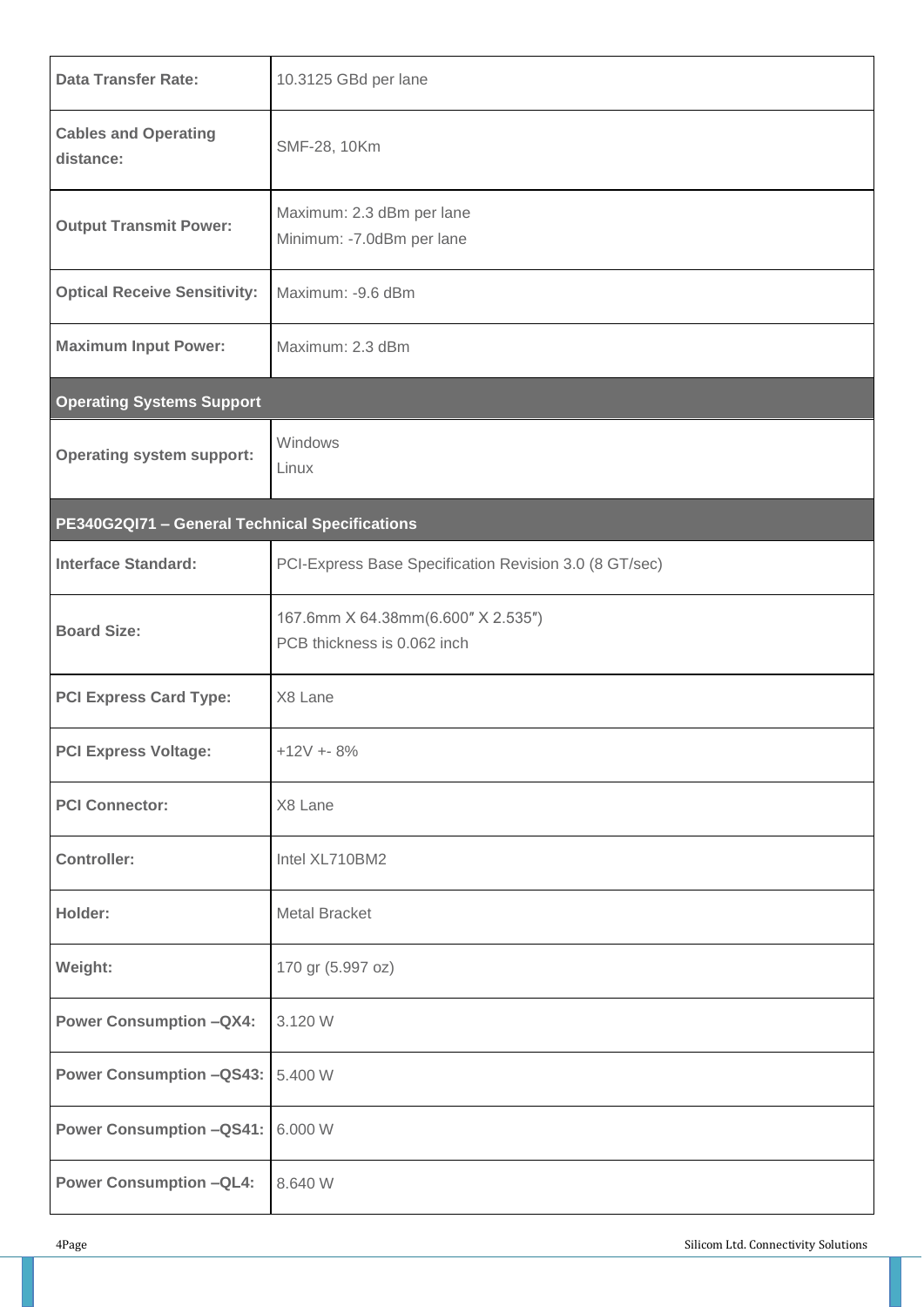| <b>Operating Humidity:</b>    | 0%-90%, non-condensing                                                                                                                                                                                                                                                                                                                                                                                                                                                                                                                                                                                                                                                                                                                              |  |
|-------------------------------|-----------------------------------------------------------------------------------------------------------------------------------------------------------------------------------------------------------------------------------------------------------------------------------------------------------------------------------------------------------------------------------------------------------------------------------------------------------------------------------------------------------------------------------------------------------------------------------------------------------------------------------------------------------------------------------------------------------------------------------------------------|--|
| <b>Operating Temperature:</b> | $0^{\circ}$ C - 45°C (32°F - 113°F)                                                                                                                                                                                                                                                                                                                                                                                                                                                                                                                                                                                                                                                                                                                 |  |
| Storage:                      | -40°C-65°C (-40°F-149°F)                                                                                                                                                                                                                                                                                                                                                                                                                                                                                                                                                                                                                                                                                                                            |  |
| <b>EMC Certifications:</b>    | FCC 47CFR Part 15:2013, Subpart B Class B<br>Conducted emissions<br>Radiated emissions<br>EN 55022: 2010, Class B<br>Conducted disturbance at mains terminals<br>Conducted disturbance at telecommunication port<br>Radiated disturbance<br>EN 61000-3-2: 2006+A1(09)+A2(09)<br>Harmonic current emissions<br>EN 61000-3-3: 2008<br>Voltage fluctuations and flicker<br>EN 55024: 2010<br>Immunity to electrostatic discharge (ESD)<br>Radiated immunity to radio frequency electromagnetic field<br>Conducted immunity to electrical fast transients / bursts (EFT/B)<br>Conducted immunity to voltage surges<br>Conducted immunity to disturbances induced by radio frequency field<br>Conducted immunity to voltage dips and short interruptions |  |
| <b>MTBF*:</b>                 | 201 (Years)<br>*According to Telcordia SR-332 Issue 1<br>Environmental condition - GB (Ground, Fixed, Controlled). Ambient temperature -<br>25°C. Temperature rise of 10°C above the system ambient temperature was assumed<br>for the cards components                                                                                                                                                                                                                                                                                                                                                                                                                                                                                             |  |
| <b>LEDs</b>                   |                                                                                                                                                                                                                                                                                                                                                                                                                                                                                                                                                                                                                                                                                                                                                     |  |
| LEDs:                         | Link/Act: Turns on Green, Blink on Activity<br>(KINGBRIGHT, P/N KPHB-1608CGKSYKC, or compatible. Id: 574 nm)<br>Speed 40G: Turns on Green<br>(KINGBRIGHT, P/N KPHB-1608CGKSYKC, or compatible. Id: 574 nm)                                                                                                                                                                                                                                                                                                                                                                                                                                                                                                                                          |  |
| <b>LEDs location:</b>         | LED is located on the PCB, visible via lightpipe in the metal bracket holder                                                                                                                                                                                                                                                                                                                                                                                                                                                                                                                                                                                                                                                                        |  |
| <b>Connectors:</b>            | (2) QSFP+ cage: MOLEX, P/N 75586-0010, or compatible                                                                                                                                                                                                                                                                                                                                                                                                                                                                                                                                                                                                                                                                                                |  |